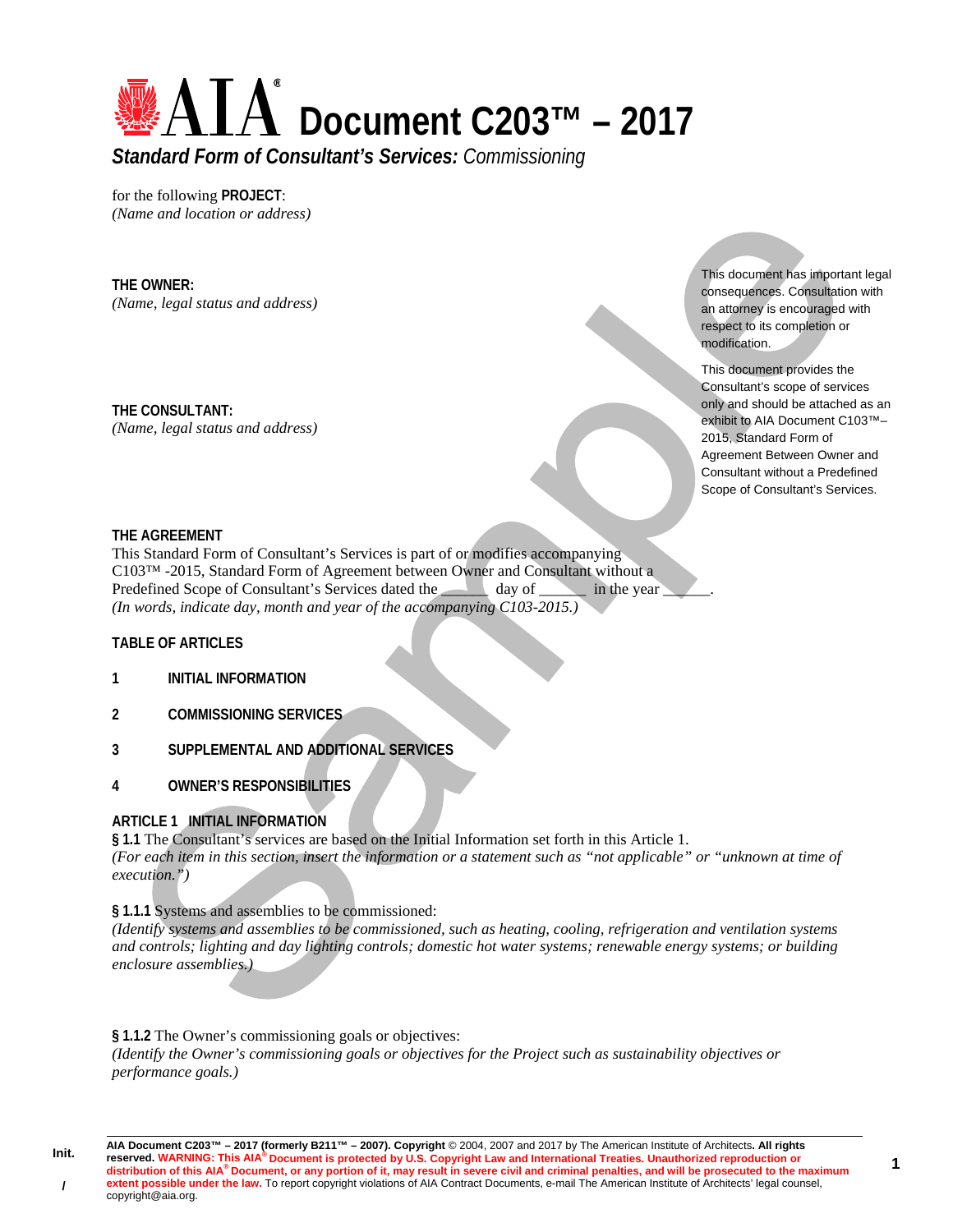**§ 1.1.3** The Consultant shall retain the following sub-consultants: *(List name, discipline, address, and other information.)* 

**§ 1.1.4** The Owner's contractors and consultants that affect the Consultant's services: *(List name, discipline, address, and other information.)* 

**§ 1.1.5** Other Initial Information on which the Consultant's services are based: *(List below other information that will affect the Consultant's performance of its services, such as details of the Project's program, Owner's budget for the Project, or anticipated procurement method.)* 

**§ 1.1.6** The Owner and Consultant may rely on the Initial Information. Both parties, however, recognize that the Initial Information may materially change and, in that event, the Owner and the Consultant shall appropriately adjust the Consultant's services, and the Consultant's compensation and schedule for the Consultant's services.

#### **ARTICLE 2 COMMISSIONING SERVICES**

**§ 2.1** The Consultant shall not be a member, employee, or subcontractor of any entity performing design services or construction work on the Project unless the Owner gives the Consultant informed written consent.

**§ 2.2** The Consultant shall manage the Commissioning Services, research applicable design criteria, attend Project meetings, communicate with members of the Project team, and report progress to the Owner.

#### **§ 2.3 COMMISSIONING PLANNING SERVICES**

#### **§ 2.3.1 Initial Coordination Meeting**

The Consultant shall facilitate an initial coordination meeting with the Owner and other participants in the Commissioning Process to discuss the Commissioning Services it will provide relative to the Project and other Project participants.

#### **§ 2.3.2 Schedule of Commissioning Services**

The Consultant shall prepare, and periodically update, a Schedule of Commissioning Services that shall identify commissioning related activities, including services furnished by the Consultant and completion and submission dates for documents provided by the Consultant. The Consultant shall coordinate the Schedule of Commissioning Services with the design and construction schedules.

#### **§ 2.3.3 Owner's Project Requirements**

**§ 2.3.3.1** In conjunction with the information provided in Section 1.1.1 and 1.1.2, the Consultant shall assist the Owner and the Owner's consultants in developing the Owner's Project Requirements, or shall review the Owner's Project Requirements if provided by the Owner. At a minimum, the Owner's Project Requirements shall identify systems and assemblies to be commissioned and define the Owner's goals for each, including functional expectations, performance criteria to be met by the design, sustainable objectives to be achieved, cost considerations, and maintenance expectations. Where practical, the Owner's Project Requirements shall include measurable indicators or standards that can be used to verify that the Owner's goals have been met. The Consultant shall assist the Owner to periodically update the Owner's Project Requirements.

**§ 2.3.3.2** The Owner and Consultant acknowledge that achievement of the Owner's Project Requirements depends on factors beyond the Consultant's control. Accordingly, the Consultant does not warrant or guarantee that the Project will achieve the Owner's Project Requirements

#### **§ 2.3.4 Basis of Design Review**

**Init.** 

**/** 

The Basis of Design is a document, prepared by the Owner and the Owner's consultants, that records the concepts, calculations, decisions, and product selections used to (a) meet the Owner's Project Requirements, and (b) satisfy applicable laws, codes, and regulations. Upon receipt from the Owner, the Consultant shall review the Basis of Design, and updates thereto, for conformance with the Owner's Project Requirements and provide the Owner with written comments regarding deficiencies identified.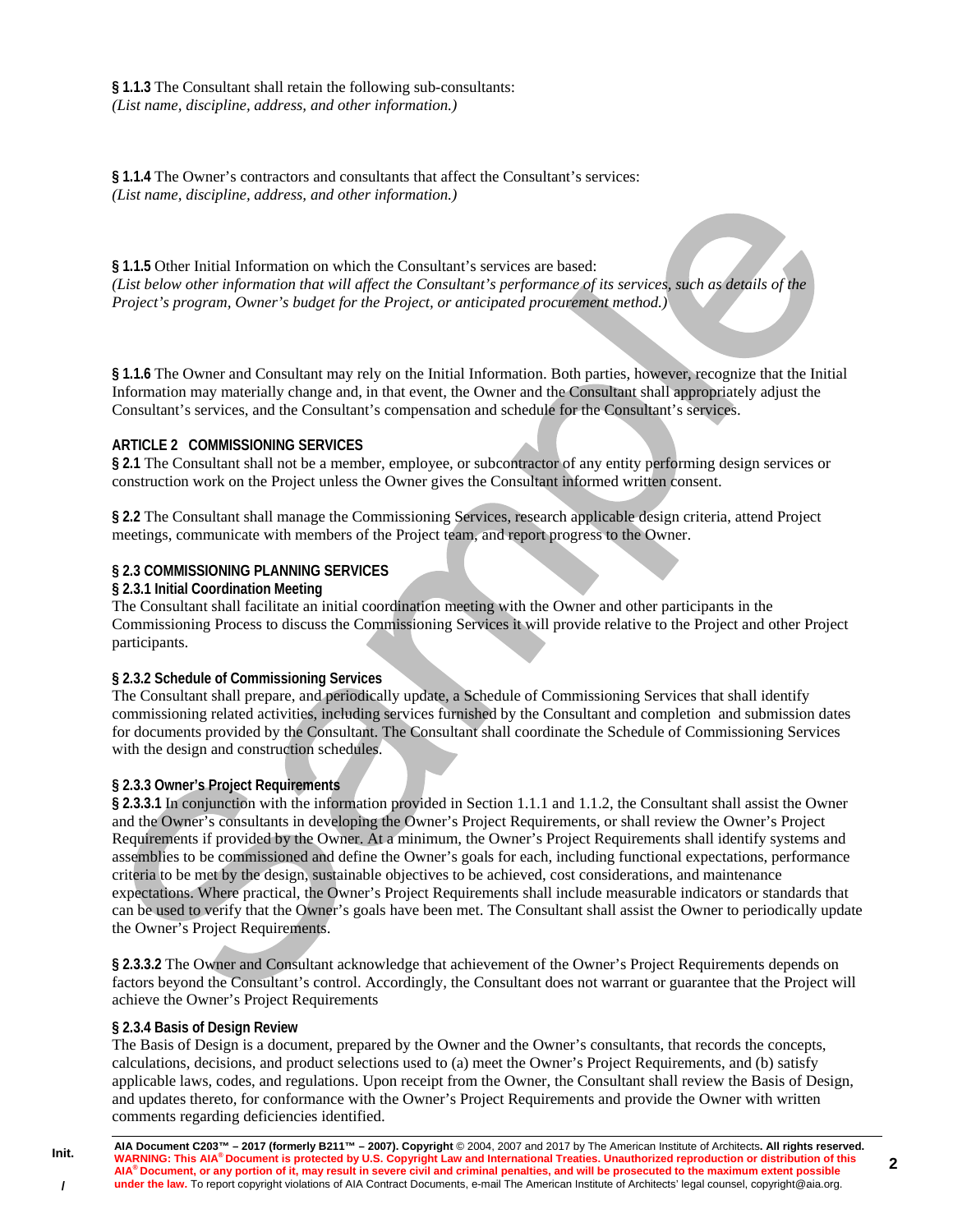## **§ 2.3.5 Commissioning Plan**

The Consultant shall provide the Owner with a written Commissioning Plan that is based on the Owner's Project Requirements and the Basis of Design. The Commissioning Plan shall describe commissioning activities for the Project and identify documentation requirements of the commissioning process. The Consultant shall update the Commissioning Plan periodically as appropriate to the level of completeness of the design and the progress of construction. The Commissioning Plan shall include:

- **.1** identification of the Owner's Project Requirements and the portions of the Basis of Design used as the basis of the Commissioning Plan;
- **.2** a list of participants in the commissioning process, their roles and responsibilities, and protocols for participant communication and information distribution;
- **.3** a list of systems and assemblies to be commissioned and performance expectations for each;
- **.4** a description of commissioning activities and responsibility for each;
- **.5** a summary of commissioning related documentation required by governmental authorities or entities certifying the Project.
- **.6** the Schedule of Commissioning Services;
- **.7** protocols for commissioning design reviews;
- **.8** protocols for commissioning submittal reviews;
- **.9** protocols to document changes to the Owner's Project Requirements and Basis of Design,
- **.10** protocols and templates for commissioning related documentation, including the Issues Log, Construction Checklists, Functional Performance Test procedures and reports, the Systems Manual, and the operator training plan;
- **.11** identification of, and protocols for, documents to be provided by the Owner's contractors, such as start-up reports, systems readiness test reports, test and balance plans and reports, and quality control test documents; and
- **.12** protocols for the Consultant to report observed deficiencies that pertain to the systems and assemblies to be commissioned.

## **§ 2.4 DESIGN PHASE SERVICES**

## **§ 2.4.1 Design Phase Coordination Meeting**

The Consultant shall conduct and document a design phase coordination meeting with the Owner and other participants in the commissioning process to discuss and review the Owner's Project Requirements and the Commissioning Plan. Subject to Section 3.2.1.1.2, the Consultant shall conduct and document additional design phase coordination meetings as necessary.

### **§ 2.4.2 Commissioning Design Reviews**

The Consultant shall periodically review the designs prepared by the Owner's consultants and contractors for the systems and assemblies to be commissioned. The Consultant's review shall be for the limited purpose of checking for conformance with information given and concepts expressed in the Owner's Project Requirements and the Basis of Design. The Consultant shall be entitled to rely upon, and shall not be responsible for, the adequacy and accuracy of the designs prepared by the Owner's consultants and contractors. The Consultant's commissioning design reviews shall be made with reasonable promptness and in accordance with the Commissioning Plan and Schedule of Commissioning Services. Upon completion of each review, the Consultant shall issue written comments and recommendations in accordance with the Commissioning Plan. At each subsequent review and after the final review, the Consultant shall document the resolution of comments from the previous reviews.

# **§ 2.4.3 Commissioning Specifications**

The Consultant shall prepare Commissioning Specifications that define the general commissioning requirements of the Project and commissioning requirements for each system and assembly to be commissioned. The Commissioning Specifications shall include requirements for Construction Checklist development and execution, startup procedures, Functional Performance Tests and acceptance criteria, and operator training. If necessary, the Consultant shall coordinate with the Owner's other consultants to integrate commissioning related requirements into specifications provided by others.

# **§ 2.5 CONSTRUCTION PHASE**

**Init.** 

**/** 

### **§ 2.5.1 Construction Phase Coordination Meeting**

Prior to commencement of construction activities on systems and assemblies to be commissioned, the Consultant shall conduct and document a construction phase coordination meeting with the Owner and other participants in the commissioning process to discuss and review the Commissioning Plan and Commissioning Specifications. Subject to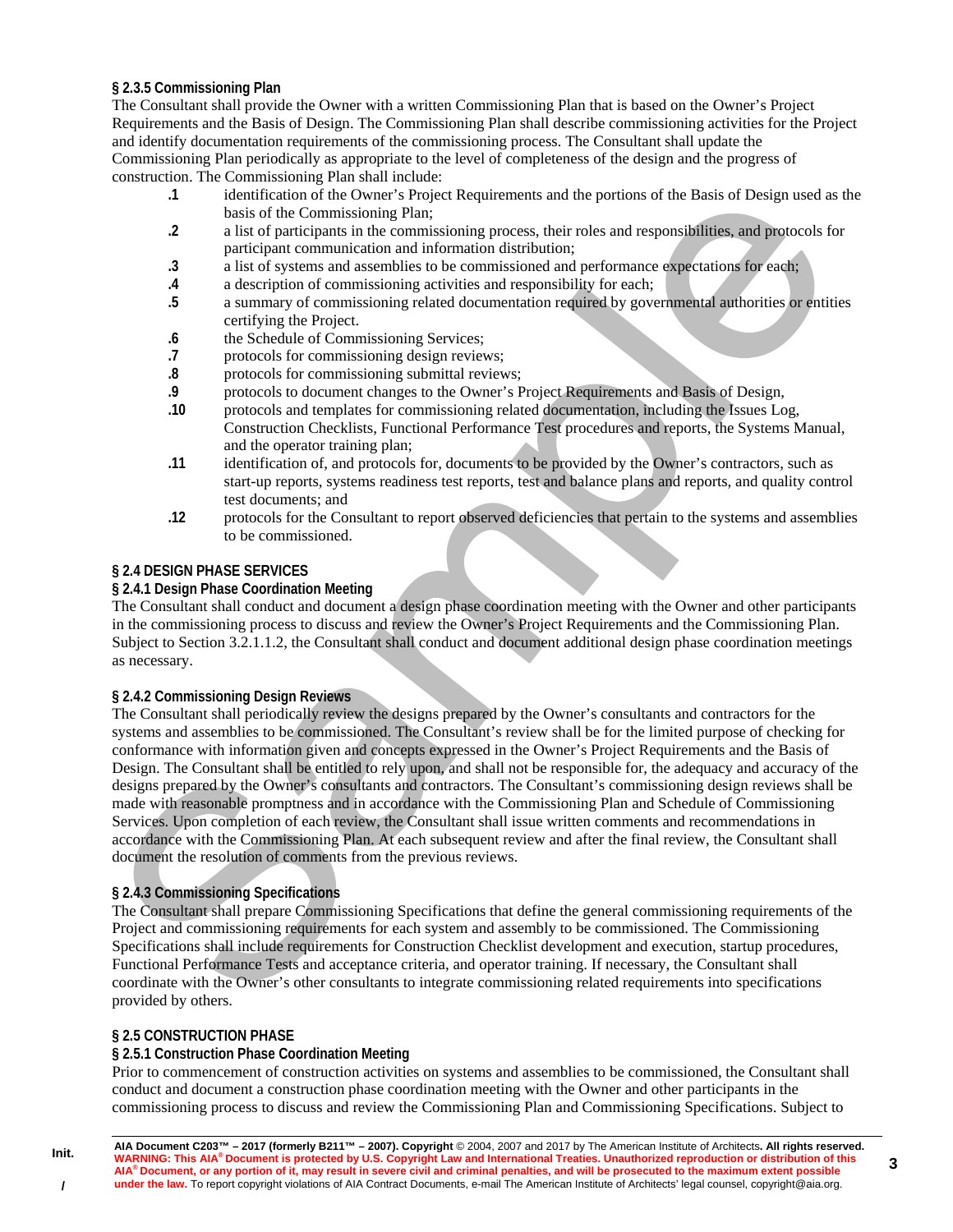Section 3.2.1.1.3, the Consultant shall conduct and document additional commissioning phase coordination meetings as necessary during construction.

## **§ 2.5.2 Submittal Review**

The Consultant shall review and provide written comments upon contractors' submittals that pertain to the systems and assemblies to be commissioned, but only for the limited purpose of checking for conformance with the requirements of the Commissioning Plan and Commissioning Specifications. The Consultant's action in reviewing submittals shall be taken in accordance with the approved submittal schedule, or in the absence of an approved schedule, with reasonable promptness while allowing sufficient time to permit adequate review. The Consultant's submittal review is not for the purpose of determining the accuracy and completeness of other information such as dimensions, quantities, and installation or performance of systems or assemblies, which are the contractors' responsibilities. The Consultant's review shall not constitute approval of safety precautions or any construction means, methods, techniques, sequences, or procedures.

## **§ 2.5.3 Construction Documentation Review**

During construction, the Consultant shall review documentation related to the systems and assemblies to be commissioned such as meeting minutes, field reports, minor changes in the Work, Construction Change Directives, and Change Orders. In accordance with the Commissioning Plan, the Consultant shall report issues it identifies during its reviews that may prevent the systems and assemblies from performing in accordance with the Commissioning Plan and Commissioning Specifications.

## **§ 2.5.4 Issues Log**

The Consultant shall consult with the Owner and other participants in the commissioning process regarding commissioning related issues that arise during the Construction Phase. The Consultant shall maintain and update an Issues Log regarding such issues and their resolution in accordance with the protocols established in the Commissioning Plan.

## **§ 2.5.5 Construction Checklists**

The Consultant shall provide Construction Checklists for systems and assemblies to be commissioned that the Owner's contractors can use to verify that materials and components are on site, ready for installation, correctly installed, and in compliance with the Commissioning Plan and Commissioning Specifications. The Consultant shall distribute the Construction Checklists in accordance with the Commissioning Plan.

### **§ 2.5.6 Site Visits**

Unless otherwise stated in the Commissioning Plan, the Consultant shall visit the site at intervals appropriate to the stage of construction to become generally familiar with the assembly, installation, and startup of systems and assemblies to be commissioned; however, the Consultant shall not have control over, charge of, or responsibility for the assembly, installation, and startup of such systems and assemblies. In accordance with the Commissioning Plan, the Consultant shall promptly report (1) known deviations from the Commissioning Specifications and Commissioning Plan and (2) defects and deficiencies observed by the Consultant.

# **§ 2.5.7 Functional Performance Tests**

**§ 2.5.7.1** Functional Performance Tests evaluate the function and operation of systems and assemblies to be commissioned by observation or monitoring. Prior to the commencement of Functional Performance Tests, the Consultant shall review start-up reports, systems readiness test reports, test and balance plans and reports, and quality control test documents, for systems and assemblies to be commissioned, and report any observed deficiencies in accordance with the Commissioning Plan.

**§ 2.5.7.2** The Consultant shall coordinate, observe, and document Functional Performance Tests for systems and assemblies to be commissioned, in accordance with the procedures set forth in the Commissioning Plan and Commissioning Specifications.

**§ 2.5.7.3** The Consultant shall prepare written reports that summarize each Functional Performance Test. The Consultant shall document deficiencies identified during Functional Performance Tests in the Issues Log. Each deficiency shall be resolved by the appropriate party and, thereafter the Consultant shall direct, observe, and document re-testing to confirm that the deficiency has been corrected. The Consultant shall distribute the Functional Performance Test reports in accordance with the Commissioning Plan.

**Init. /**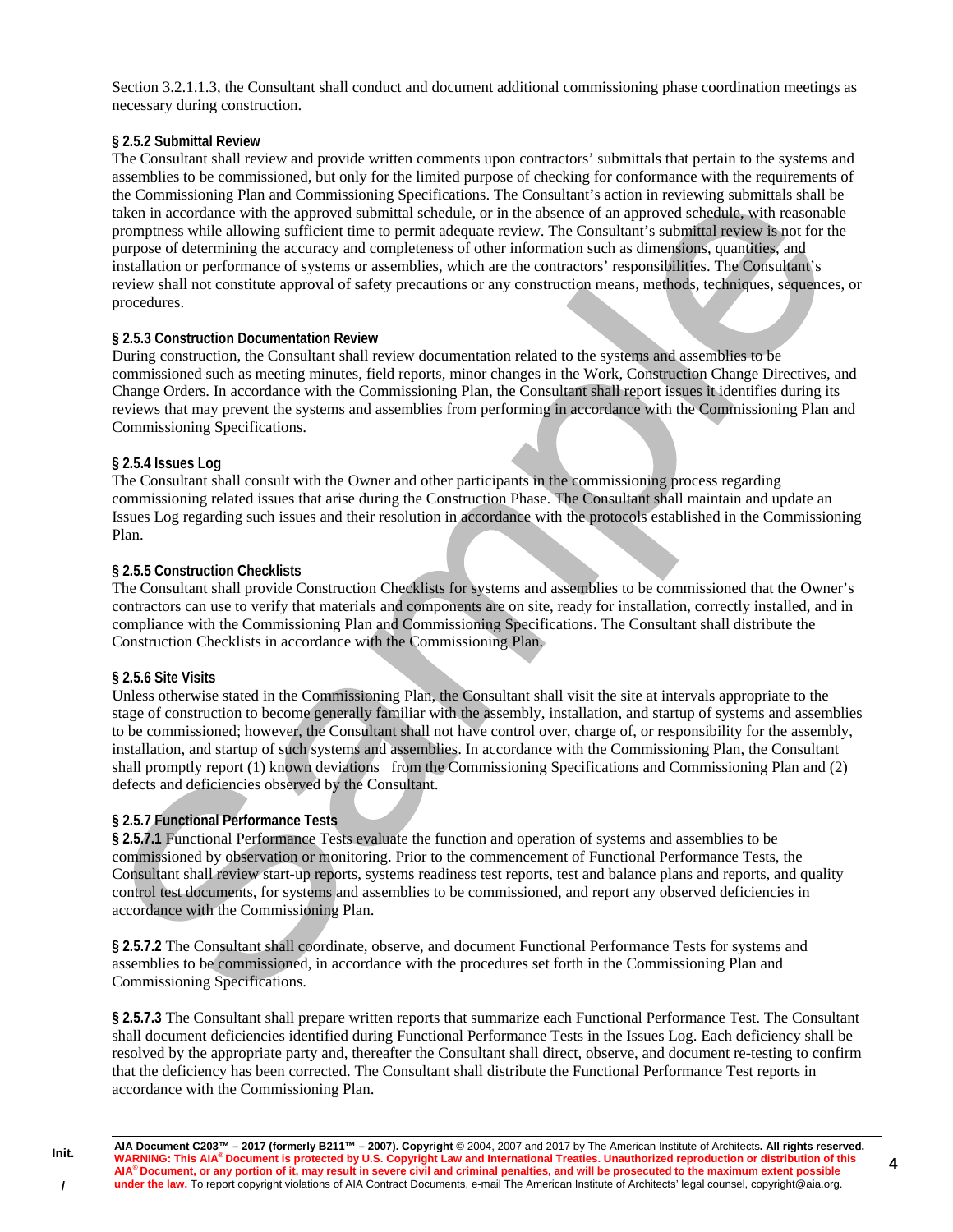## **§ 2.6 DOCUMENTATION AND TRAINING PHASE SERVICES**

### **§ 2.6.1 Documentation Review**

The Consultant shall review operations and maintenance manuals, the Systems Manual, record documents, and warranties, for commissioned systems and assemblies, for conformance with the Commissioning Specifications. The Consultant shall report observed deficiencies in accordance with the Commissioning Plan.

### **§ 2.6.2 Systems Manual**

Prior to the start of operator training and in accordance with the Commissioning Plan, the Consultant shall provide the Owner with a Systems Manual that describes how to operate and maintain the commissioned systems and assemblies. The Systems Manual shall consist of documents provided by the Owner's contractors and consultants, including operations and maintenance manuals, submittals, record drawings, specifications, certifications, and training documents.

## **§ 2.6.3 Operator Training**

**§ 2.6.3.1** The Consultant shall review contractor -provided information regarding operator training, and the schedule of training activities, for conformance with specification requirements for systems and assemblies to be commissioned. The Consultant shall report observed deficiencies in accordance with the Commissioning Plan.

**§ 2.6.3.2** The Consultant shall maintain an operator training log for inclusion in the Commissioning Report. The operator training log will include the attendees' names, training dates, system or equipment on which training was performed, and the name, title, and contact information of the trainer.

## **§ 2.6.4 Commissioning Report**

The Consultant shall prepare a Commissioning Report that summarizes the operation of the commissioned systems and assemblies and the Commissioning Services performed. The Commissioning Report shall include an executive summary, the Owner's Project Requirements, Basis of Design, the final Commissioning Plan, Commissioning Specifications, design review comments and resolutions, system readiness test reports, completed Construction Checklists, template Functional Performance Test procedure forms, completed Functional Performance Test reports, the Issues Log, the operator training plan and log, a description of required deferred Functional Performance Tests, and recommendations for ongoing commissioning. The Consultant shall distribute the Commissioning Report in accordance with the Commissioning Plan.

### **§ 2.6.5 Post Occupancy Review**

The Consultant shall meet with the Owner prior to the expiration of the Owner's contractors' periods for correction of Work to review the operations and performance of the commissioned systems and assemblies, and to make recommendations to the Owner.

# **ARTICLE 3 SUPPLEMENTAL AND ADDITIONAL SERVICES**

### **§ 3.1 Supplemental Services**

**§ 3.1.1** The Consultant shall provide the listed Supplemental Services only if specifically designated in the table below as the Consultant's responsibility. Unless otherwise specifically addressed in the Agreement, if neither the Owner nor the Consultant is designated, the parties agree that the listed Supplemental Service is not being provided for the Project. *(Designate the Consultant's Supplemental Services and the Owner's Supplemental Services required for the Project by indicating whether the Consultant or Owner shall be responsible for providing the identified Supplemental Service. Insert a description of the Supplemental Services in Section 3.1.2 below or attach the description of services as an exhibit to the Agreement.)*

| <b>Supplemental Services</b> |                                                            | <b>Responsibility</b><br><i>(Consultant, Owner or Not Provided)</i> |
|------------------------------|------------------------------------------------------------|---------------------------------------------------------------------|
| $§$ 3.1.1.1                  | <b>Existing Facilities Surveys</b>                         |                                                                     |
| § 3.1.1.2                    | Sustainable Design/Lifecycle Studies                       |                                                                     |
| $§$ 3.1.1.3                  | Documentation required for Sustainability<br>Certification |                                                                     |
| $§$ 3.1.1.4                  | <b>On-Site Project Representation</b>                      |                                                                     |
| $§$ 3.1.1.5                  | <b>Additional Post-Occupancy Evaluations</b>               |                                                                     |
| $§$ 3.1.1.6                  | <b>Lessons Learned Workshop</b>                            |                                                                     |
| $§$ 3.1.1.7                  | <b>Building Occupant Training</b>                          |                                                                     |

**AIA Document C203™ – 2017 (formerly B211™ – 2007). Copyright** © 2004, 2007 and 2017 by The American Institute of Architects**. All rights reserved. WARNING: This AIA® Document is protected by U.S. Copyright Law and International Treaties. Unauthorized reproduction or distribution of this AIA® Document, or any portion of it, may result in severe civil and criminal penalties, and will be prosecuted to the maximum extent possible**  under the law. To report copyright violations of AIA Contract Documents, e-mail The American Institute of Architects' legal counsel, copyright@aia.org.